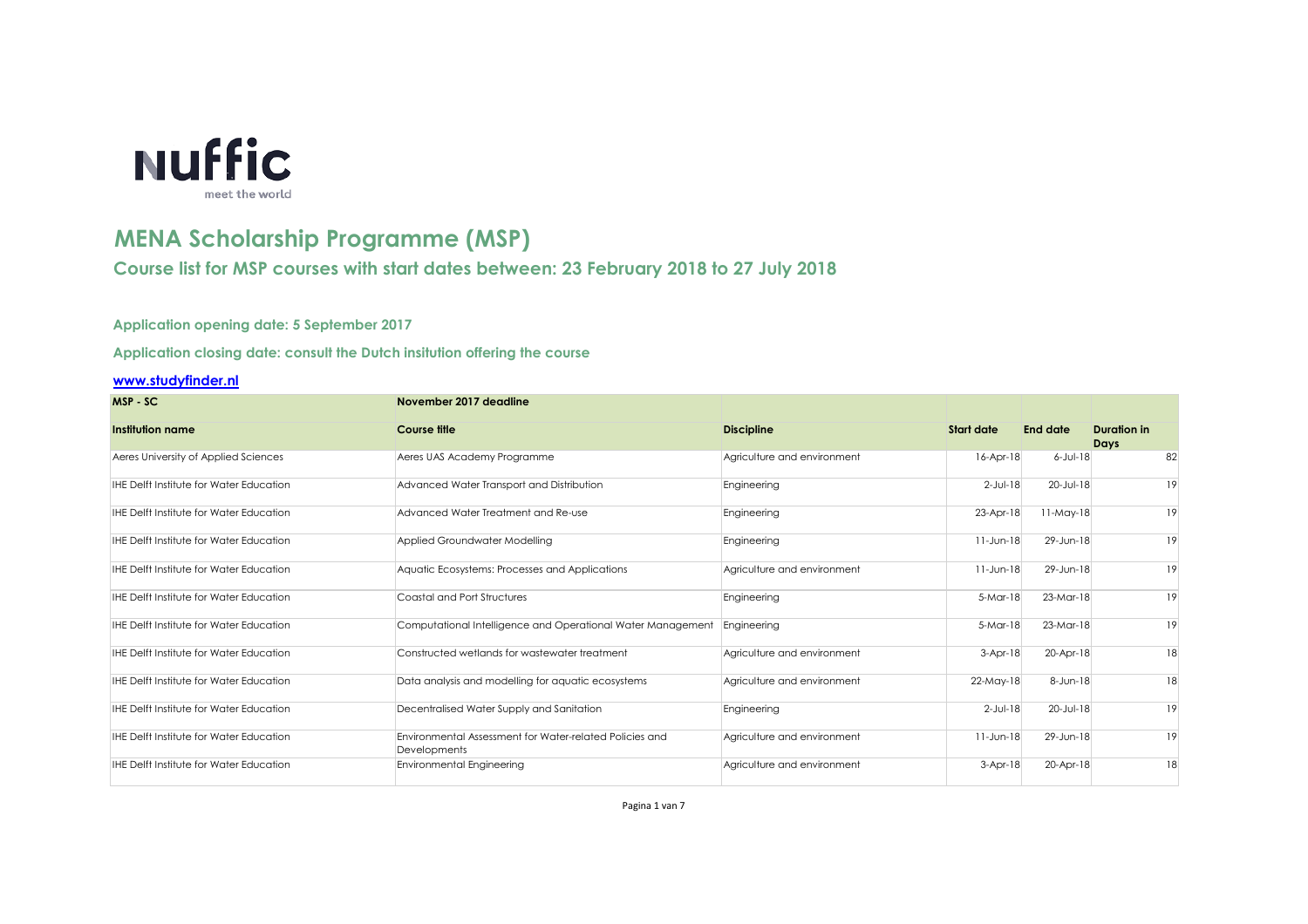| MSP-SC                                         | November 2017 deadline                                  |                                                   |               |              |    |
|------------------------------------------------|---------------------------------------------------------|---------------------------------------------------|---------------|--------------|----|
| <b>IHE Delft Institute for Water Education</b> | Environmental Monitoring and Modelling                  | Agriculture and environment                       | 23-Apr-18     | $11$ -May-18 | 19 |
| <b>IHE Delft Institute for Water Education</b> | Environmental Planning and Implementation               | Agriculture and environment                       | 23-Apr-18     | $11$ -May-18 | 19 |
| <b>IHE Delft Institute for Water Education</b> | Faecal Sludge Management                                | Agriculture and environment                       | $2$ -Jul-18   | 20-Jul-18    | 19 |
| <b>IHE Delft Institute for Water Education</b> | Financial Management in the Water Sector                | Economics, commerce, management and<br>accounting | 23-Apr-18     | $11$ -May-18 | 19 |
| <b>IHE Delft Institute for Water Education</b> | Flood Risk Management                                   | Agriculture and environment                       | $11 - Jun-18$ | 29-Jun-18    | 19 |
| <b>IHE Delft Institute for Water Education</b> | Groundwater Data Collection and Interpretation          | Agriculture and environment                       | $3-Apr-18$    | 20-Apr-18    | 18 |
| <b>IHE Delft Institute for Water Education</b> | <b>Groundwater Resources and Treatment</b>              | Agriculture and environment                       | $5-Mar-18$    | $23-Mar-18$  | 19 |
| <b>IHE Delft Institute for Water Education</b> | Hydrological Data Collection and Processing             | Agriculture and environment                       | $3-Apr-18$    | 20-Apr-18    | 18 |
| <b>IHE Delft Institute for Water Education</b> | Hydropower Water Conduit Design                         | Engineering                                       | $12-Mar-18$   | $23-Mar-18$  | 12 |
| <b>IHE Delft Institute for Water Education</b> | Industrial Effluents Treatment and Residuals Management | Agriculture and environment                       | $11 - Jun-18$ | 29-Jun-18    | 19 |
| <b>IHE Delft Institute for Water Education</b> | Integrated Hydrological and River Modelling             | Engineering                                       | 23-Apr-18     | $11$ -May-18 | 19 |
| <b>IHE Delft Institute for Water Education</b> | International Port Seminar                              | Engineering                                       | 23-Apr-18     | $4$ -May-18  | 12 |
| <b>IHE Delft Institute for Water Education</b> | IWRM as a tool for adaptation to climate change         | Agriculture and environment                       | $2$ -Jul-18   | 20-Jul-18    | 19 |
| <b>IHE Delft Institute for Water Education</b> | Management of Irrigation and Drainage Systems           | Agriculture and environment                       | 23-Apr-18     | $11$ -May-18 | 19 |
| <b>IHE Delft Institute for Water Education</b> | Managing Water Organizations                            | Agriculture and environment                       | $5-Mar-18$    | $23$ -Mar-18 | 19 |
| <b>IHE Delft Institute for Water Education</b> | Modelling Wastewater Treatment Processes and Plants     | Engineering                                       | 23-Apr-18     | $11$ -May-18 | 19 |
| <b>IHE Delft Institute for Water Education</b> | Nanotechnology for Water and Wastewater Treatment       | Engineering                                       | $2-Apr-18$    | $13$ -Apr-18 | 12 |
| <b>IHE Delft Institute for Water Education</b> | Partnerships for Water Supply and Sanitation            | Agriculture and environment                       | $11-Jun-18$   | 29-Jun-18    | 19 |
| <b>IHE Delft Institute for Water Education</b> | Planning and Delivery of Flood Resilience               | Agriculture and environment                       | 23-Apr-18     | $11$ -May-18 | 19 |
| <b>IHE Delft Institute for Water Education</b> | Resource Oriented Wastewater Treatment and Sanitation   | Engineering                                       | $5-Mar-18$    | $23$ -Mar-18 | 19 |
| <b>IHE Delft Institute for Water Education</b> | <b>River Basin Modelling</b>                            | Agriculture and environment                       | $3-Apr-18$    | 20-Apr-18    | 18 |
| <b>IHE Delft Institute for Water Education</b> | River Flood Analysis and Modelling                      | Engineering                                       | 23-Apr-18     | $11$ -May-18 | 19 |
| <b>IHE Delft Institute for Water Education</b> | River Restoration and Rehabilitation                    | Agriculture and environment                       | $11 - Jun-18$ | 29-Jun-18    | 19 |
| <b>IHE Delft Institute for Water Education</b> | Solid Waste Management                                  | Agriculture and environment                       | $2$ -Jul-18   | 20-Jul-18    | 19 |
|                                                | Pagina 2 van 7                                          |                                                   |               |              |    |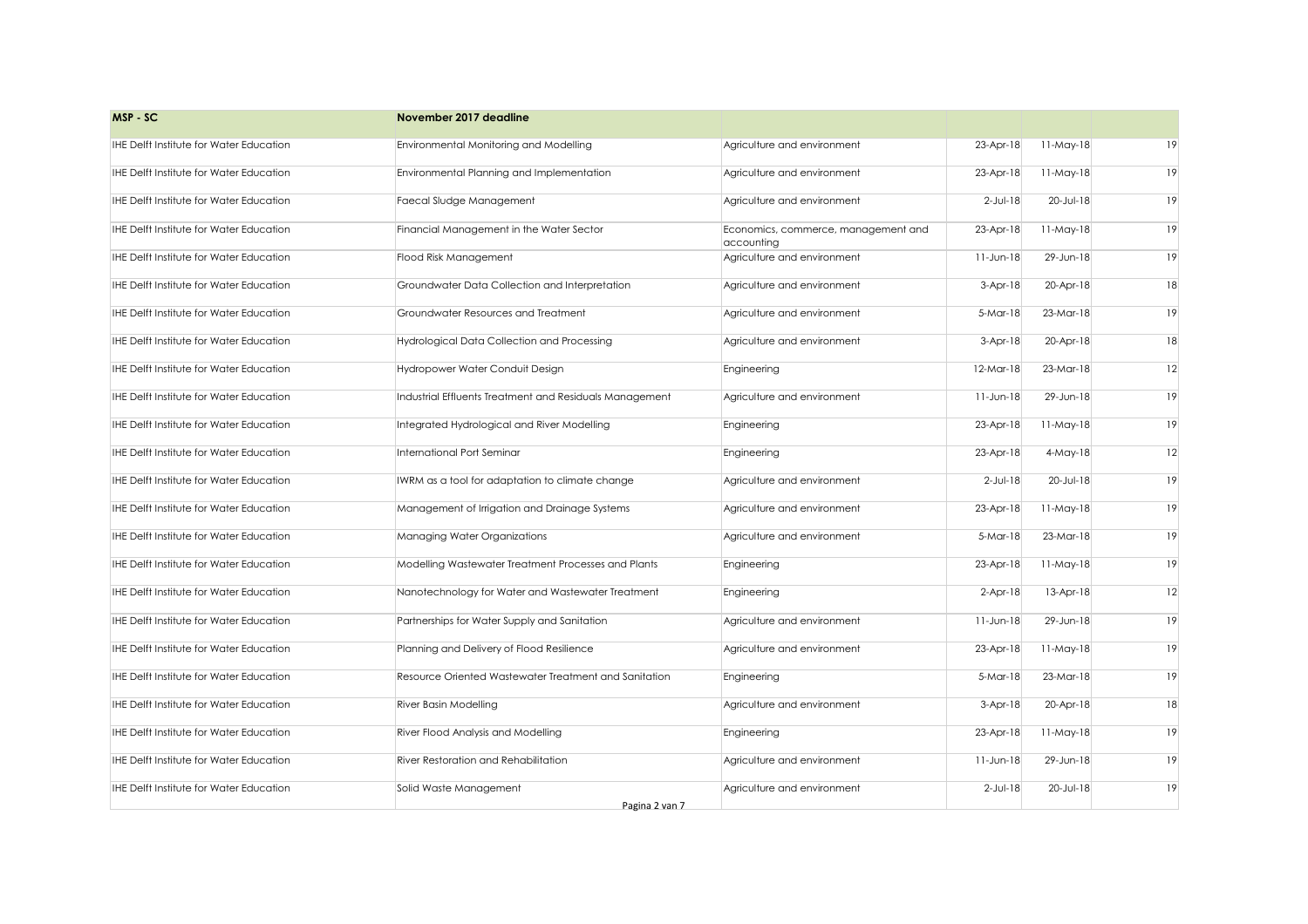| MSP-SC                                                                                      | November 2017 deadline                                                                                              |                                                        |                |                 |    |
|---------------------------------------------------------------------------------------------|---------------------------------------------------------------------------------------------------------------------|--------------------------------------------------------|----------------|-----------------|----|
| <b>IHE Delft Institute for Water Education</b>                                              | Strategic Planning for River Basins and Deltas                                                                      | Agriculture and environment                            | $2$ -Jul-18    | $20 - Jul - 18$ | 19 |
| <b>IHE Delft Institute for Water Education</b>                                              | Tracer Hydrology and Flow Systems Analysis                                                                          | Engineering                                            | 5-Mar-18       | $23$ -Mar-18    | 19 |
| <b>IHE Delft Institute for Water Education</b>                                              | Urban Flood Management and Disaster Risk Mitigation                                                                 | Agriculture and environment                            | 23-Apr-18      | $11$ -May-18    | 19 |
| <b>IHE Delft Institute for Water Education</b>                                              | Urban Water Systems                                                                                                 | Engineering                                            | $11 - Jun-18$  | 29-Jun-18       | 19 |
| <b>IHE Delft Institute for Water Education</b>                                              | Wastewater Treatment Plants Design and Engineering                                                                  | Engineering                                            | $3-Apr-18$     | 20-Apr-18       | 18 |
| <b>IHE Delft Institute for Water Education</b>                                              | Water and Environmental Policy Analysis                                                                             | Agriculture and environment                            | $3-Apr-18$     | 20-Apr-18       | 18 |
| <b>IHE Delft Institute for Water Education</b>                                              | Water Conflict Management I                                                                                         | Agriculture and environment                            | 5-Mar-18       | $23$ -Mar-18    | 19 |
| <b>IHE Delft Institute for Water Education</b>                                              | Water Conflict Management II                                                                                        | Agriculture and environment                            | $3-Apr-18$     | 20-Apr-18       | 18 |
| <b>IHE Delft Institute for Water Education</b>                                              | <b>Water Quality Assessment</b>                                                                                     | Agriculture and environment                            | $5-Mar-18$     | 23-Mar-18       | 19 |
| <b>IHE Delft Institute for Water Education</b>                                              | Water Resources Assessment                                                                                          | Agriculture and environment                            | 5-Mar-18       | $23$ -Mar-18    | 19 |
| <b>IHE Delft Institute for Water Education</b>                                              | <b>Water Resources Planning</b>                                                                                     | Agriculture and environment                            | 23-Apr-18      | $11$ -May-18    | 19 |
| IHE Delft Institute for Water Education                                                     | <b>Water Sensitive Cities</b>                                                                                       | Engineering                                            | $2$ -Jul-18    | $20 - Jul - 18$ | 19 |
| <b>IHE Delft Institute for Water Education</b>                                              | Water Transport and Distribution                                                                                    | Engineering                                            | $3-Apr-18$     | 20-Apr-18       | 18 |
| <b>IHE Delft Institute for Water Education</b>                                              | Water Treatment Processes and Plants                                                                                | Engineering                                            | $11 - Jun-18$  | 29-Jun-18       | 19 |
| IHE Delft Institute for Water Education                                                     | Wetlands for Livelihoods and Conservation                                                                           | Agriculture and environment                            | $2$ -Jul-18    | $20 - Jul - 18$ | 19 |
| IHS, Institute for Housing and Urban Development Studies<br>of Erasmus University Rotterdam | Green Cities for Eco-efficiency (ECO)(IHS)                                                                          | Agriculture and environment                            | $9-Apr-18$     | 26-Apr-18       | 18 |
| IHS, Institute for Housing and Urban Development Studies<br>of Erasmus University Rotterdam | Land Management and Informal Settlement Regularisation<br>(LMISR)(IHS)                                              | Law, public administration, public order and<br>safety | $9 - Jul - 18$ | 27-Jul-18       | 19 |
| IHS, Institute for Housing and Urban Development Studies<br>of Erasmus University Rotterdam | Sustainable Local Economic Development (LED) (IHS)                                                                  | Economics, commerce, management and<br>accounting      | 7-May-18       | $30$ -May-18    | 24 |
| IHS, Institute for Housing and Urban Development Studies<br>of Erasmus University Rotterdam | Urban Management Tools for Climate Change (UMTCC) -<br>Enhancing Urban Climate Resilience and Low Carbon            | Agriculture and environment                            | $11 - Jun-18$  | 29-Jun-18       | 19 |
| International Centre for development oriented Research<br>in Agriculture (ICRA)             | Facing rural innovation challenges - Linking research to inclusive<br>development for food security                 | Agriculture and environment                            | $14$ -May-18   | $1$ -Jun-18     | 19 |
| International Centre for development oriented Research<br>in Agriculture (ICRA)             | Learning, action research and outreach - Making higher education Agriculture and environment<br>boost food security |                                                        | $12$ -Mar-18   | 30-Mar-18       | 19 |
| Maastricht School of Management                                                             | E-Government (EG)                                                                                                   | Economics, commerce, management and<br>accounting      | $9 - Apr - 18$ | 20-Apr-18       | 12 |
| Maastricht School of Management                                                             | Project Identification, Development and Management (PDM)                                                            | Economics, commerce, management and<br>accounting      | $9 - Apr - 18$ | 20-Apr-18       | 12 |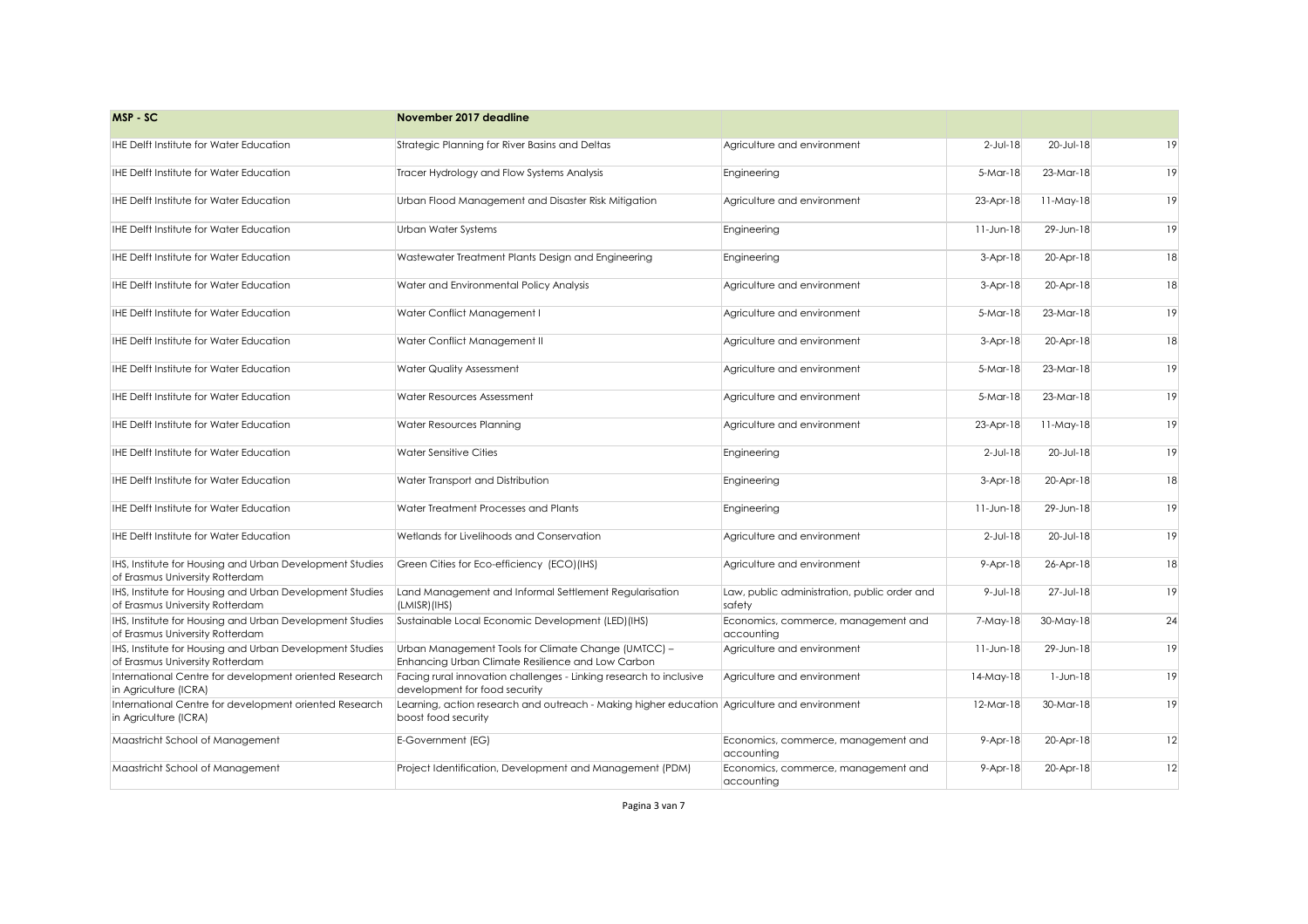| MSP-SC                                | November 2017 deadline                                                                  |                                                        |                 |                |    |
|---------------------------------------|-----------------------------------------------------------------------------------------|--------------------------------------------------------|-----------------|----------------|----|
| Maastricht School of Management       | Strategic Leadership and Change Management (SLCM)                                       | Economics, commerce, management and<br>accounting      | 28-May-18       | 8-Jun-18       | 12 |
| Maastricht School of Management       | Sustainable Business Development for Emerging Economies (SBD)                           | Economics, commerce, management and<br>accounting      | 28-May-18       | 8-Jun-18       | 12 |
| <b>Maastricht University</b>          | <b>Building Resilience and Adaptive Governance</b>                                      | Humanities, social sciences, communication<br>and arts | $12$ -Mar-18    | 7-Apr-18       | 27 |
| <b>Maastricht University</b>          | Comparative Migration Policy                                                            | Humanities, social sciences, communication<br>and arts | $14$ -May- $18$ | $9$ -Jun-18    | 27 |
| <b>Maastricht University</b>          | Comparative Regionalism                                                                 | Humanities, social sciences, communication<br>and arts | $12$ -Mar-18    | $7-Apr-18$     | 27 |
| <b>Maastricht University</b>          | Data Collection and Analysis for Migration Studies                                      | Humanities, social sciences, communication<br>and arts | $16 - Apr - 18$ | $10$ -May-18   | 25 |
| <b>Maastricht University</b>          | Development and Human Rights                                                            | Humanities, social sciences, communication<br>and arts | $14$ -May- $18$ | $9$ -Jun-18    | 27 |
| <b>Maastricht University</b>          | <b>Financing Social Protection</b>                                                      | Humanities, social sciences, communication<br>and arts | $14$ -May-18    | $9$ -Jun-18    | 27 |
| <b>Maastricht University</b>          | Innovation and Development Patterns around the Globe                                    | Humanities, social sciences, communication<br>and arts | $12$ -Mar-18    | $7-Apr-18$     | 27 |
| <b>Maastricht University</b>          | Innovation Systems in the Global Economy                                                | Humanities, social sciences, communication<br>and arts | $16 - Apr - 18$ | $10$ -May-18   | 25 |
| <b>Maastricht University</b>          | International Intellectuel Property Law and Policy                                      | Humanities, social sciences, communication<br>and arts | $16 - Apr - 18$ | $10$ -May-18   | 25 |
| <b>Maastricht University</b>          | Migration and Remittance Effects                                                        | Humanities, social sciences, communication<br>and arts | $12$ -Mar-18    | $7-Apr-18$     | 27 |
| Maastricht University                 | Quantitative Techniques for Social Protection Policy Design                             | Humanities, social sciences, communication<br>and arts | $16 - Apr - 18$ | $10$ -May-18   | 25 |
| <b>Maastricht University</b>          | <b>Regionalism and Multi-Level Governance</b>                                           | Humanities, social sciences, communication<br>and arts | $16 - Apr - 18$ | $10$ -May-18   | 25 |
| <b>Maastricht University</b>          | Risk Communication: The Last Frontier?                                                  | Humanities, social sciences, communication<br>and arts | $14$ -May- $18$ | $9$ -Jun-18    | 27 |
| <b>Maastricht University</b>          | <b>Risk Management in Crisis Situations</b>                                             | Humanities, social sciences, communication<br>and arts | $16 - Apr - 18$ | $10$ -May-18   | 25 |
| <b>Maastricht University</b>          | Science, Technology and Innovation Policy                                               | Humanities, social sciences, communication<br>and arts | $14$ -May- $18$ | $9$ -Jun-18    | 27 |
| <b>Maastricht University</b>          | The Law and Policy of the WTO                                                           | Humanities, social sciences, communication<br>and arts | $12$ -Mar-18    | $7-Apr-18$     | 27 |
| <b>Maastricht University</b>          | Topical Issues in Comparative Regionalism                                               | Humanities, social sciences, communication<br>and arts | $14$ -May-18    | $9$ -Jun-18    | 27 |
| <b>Maastricht University</b>          | Understanding Social Protection: From Justification to Intervention                     | Humanities, social sciences, communication<br>and arts | $12$ -Mar-18    | $7-Apr-18$     | 27 |
| <b>MDF-Training &amp; Consultancy</b> | Management of Development Projects & Programmes                                         | Economics, commerce, management and<br>accounting      | $12$ -Mar-18    | $6 - Apr - 18$ | 26 |
| <b>MDF-Training &amp; Consultancy</b> | Monitoring, Evaluation and Learning                                                     | Economics, commerce, management and<br>accounting      | 7-May-18        | $18$ -May-18   | 12 |
| <b>MDF-Training &amp; Consultancy</b> | Organisational Capacity Development                                                     | Humanities, social sciences, communication<br>and arts | 7-May-18        | $18$ -May-18   | 12 |
| PTC+                                  | Breeding, reproduction management, AI and PD (pregnancy<br>diagnosis)<br>Pagina 4 van 7 | Agriculture and environment                            | $2-Apr-18$      | 26-Apr-18      | 25 |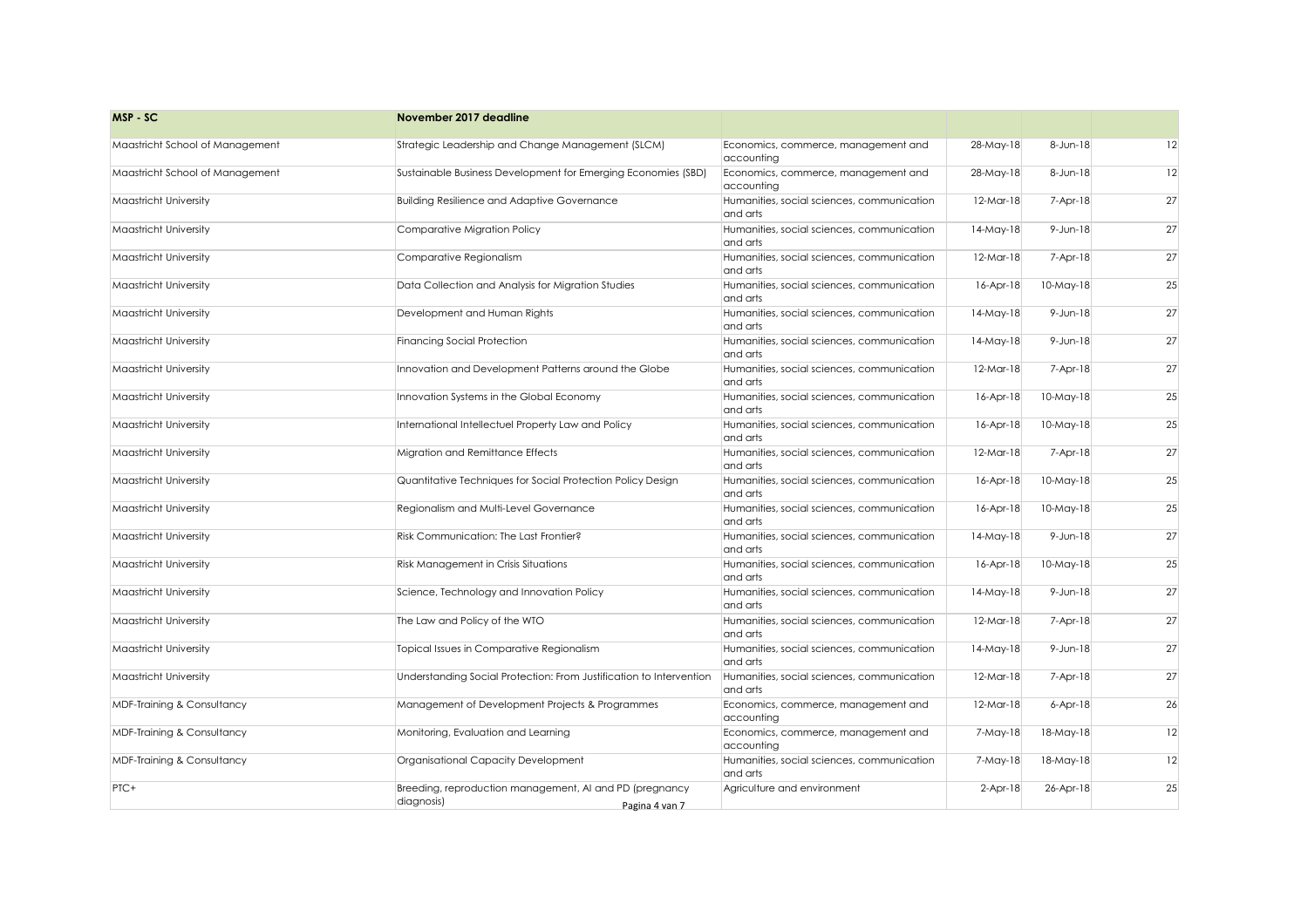| MSP-SC                                 | November 2017 deadline                                       |                                                        |                |                     |    |
|----------------------------------------|--------------------------------------------------------------|--------------------------------------------------------|----------------|---------------------|----|
| PTC+                                   | Dairy cattle nutrition, forage production and conservation   | Agriculture and environment                            | $5-Mar-18$     | 30-Mar-18           | 26 |
| PTC+                                   | Dairy farm management, economics and housing of dairy cattle | Agriculture and environment                            | 30-Apr-18      | $25$ -May-18        | 26 |
| PTC+                                   | Dairy farming and entrepreneurship                           | Agriculture and environment                            | 5-Mar-18       | $25$ -May-18        | 82 |
| PTC+                                   | International diploma animal feed                            | Agriculture and environment                            | 5-Mar-18       | $1 - Jun-18$        | 89 |
| PTC+                                   | Milkprocessing and entrepreneurship                          | Agriculture and environment                            | 5-Mar-18       | $25$ -May-18        | 82 |
| PTC+                                   | Product quality & food safety                                | Agriculture and environment                            | $4$ -Jun-18    | 29-Jun-18           | 26 |
| PTC+                                   | Training and extension                                       | Agriculture and environment                            | $4$ -Jun-18    | 29-Jun-18           | 26 |
| Radio Nederland Training Centre (RNTC) | Data Journalism                                              | Humanities, social sciences, communication<br>and arts | 18-Jun-18      | $6$ -Jul-18         | 19 |
| Radio Nederland Training Centre (RNTC) | Investigative Journalism                                     | Humanities, social sciences, communication<br>and arts | $5-Mar-18$     | 23-Mar-18           | 19 |
| Radio Nederland Training Centre (RNTC) | Investigative Journalism (June course)                       | Humanities, social sciences, communication<br>and arts | 18-Jun-18      | $6$ -Jul-18         | 19 |
| Radio Nederland Training Centre (RNTC) | Media Campaigns for Development and Social Change            | Humanities, social sciences, communication<br>and arts | $9-Apr-18$     | 27-Apr-18           | 19 |
| Radio Nederland Training Centre (RNTC) | Producing Media to Counter Radicalisation                    | Humanities, social sciences, communication<br>and arts | $9-Apr-18$     | 27-Apr-18           | 19 |
| Radio Nederland Training Centre (RNTC) | The Digital Content Creative                                 | Humanities, social sciences, communication<br>and arts | 5-Mar-18       | $23$ -Mar-18        | 19 |
| The Hague Academy of Local Governance  | Citizen Participation and Accountability                     | Law, public administration, public order and<br>safety | $5-Mar-18$     | 16-Mar-18           | 12 |
| The Hague Academy of Local Governance  | Integrity and Anti-corruption                                | Law, public administration, public order and<br>safety | $9 - Apr - 18$ | 20-Apr-18           | 12 |
| The Hague Academy of Local Governance  | Local Service Delivery in Land and Water                     | Law, public administration, public order and<br>safety | 18-Jun-18      | 29-Jun-18           | 12 |
| University of Amsterdam                | Alcohol, Drugs and Addiction                                 | Humanities, social sciences, communication<br>and arts | 29-Jun-18      | $16 - JUI - 18$     | 18 |
| University of Amsterdam                | <b>Grant Writing &amp; Proposal Development</b>              | Humanities, social sciences, communication<br>and arts | $7 - J$ ul-18  | $31$ -Jul-18        | 25 |
| University of Amsterdam                | Introduction into Sexuality Studies                          | Humanities, social sciences, communication<br>and arts | 15-Jun-18      | $6$ -Jul-18         | 22 |
| University of Amsterdam                | Migration & Integration: Refugees, Rights, & Realities       | Law, public administration, public order and<br>safety | 7-Jul-18       | 29-Jul-18           | 23 |
| University of Amsterdam                | Planning the Cycling City                                    | Humanities, social sciences, communication<br>and arts | 15-Jun-18      | $6$ -Jul-18         | 22 |
| University of Amsterdam                | Security Governance & Conflict Resolution                    | Law, public administration, public order and<br>safety | 15-Jun-18      | $6$ -Jul-18         | 22 |
| University of Amsterdam                | Sexuality, Culture and Society (Summer programme)            | Humanities, social sciences, communication<br>and arts | $7 - J$ ul-18  | $6 - A \cup g - 18$ | 31 |
| University of Amsterdam                | The Circular City: Towards a Sustainable Urban Ecosystem     | Agriculture and environment                            | 7-Jul-18       | 29-Jul-18           | 23 |
|                                        | Pagina 5 van 7                                               |                                                        |                |                     |    |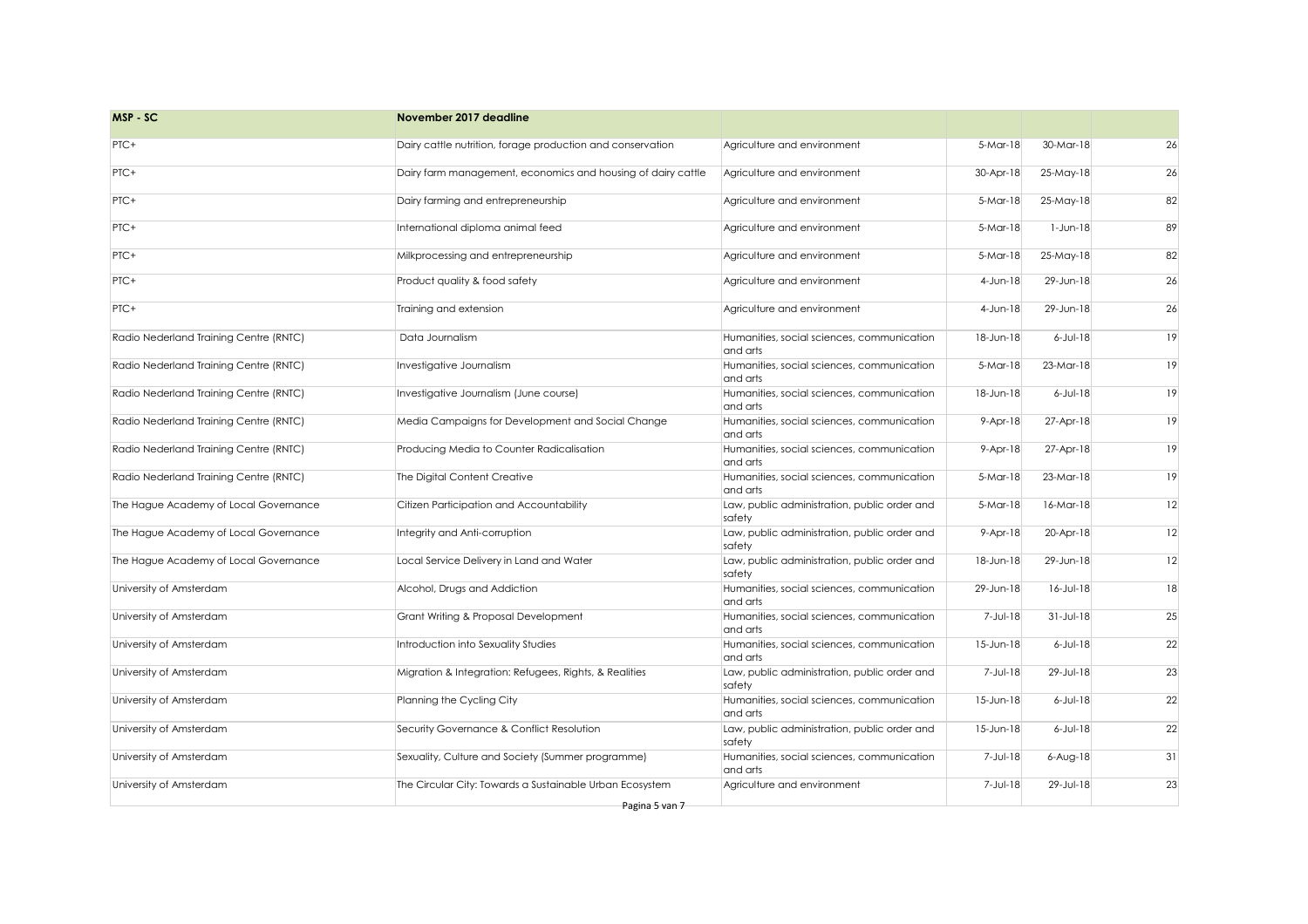| MSP-SC                  | November 2017 deadline                                                                                                                                  |                                                        |                 |                 |    |
|-------------------------|---------------------------------------------------------------------------------------------------------------------------------------------------------|--------------------------------------------------------|-----------------|-----------------|----|
| University of Amsterdam | The Urban Food Experience: Exploring Food and the City                                                                                                  | Agriculture and environment                            | 7-Jul-18        | 29-Jul-18       | 23 |
| University of Amsterdam | Urban Studies: Planning & Living in Cities                                                                                                              | Humanities, social sciences, communication<br>and arts | 29-Jun-18       | 20-Jul-18       | 22 |
| University of Amsterdam | Urban Studies: The Everyday City and Beyond                                                                                                             | Humanities, social sciences, communication<br>and arts | $1-Jul-18$      | $20 - Jul - 18$ | 20 |
| University of Twente    | <b>Advanced Geostatistics</b>                                                                                                                           | Mathematics, natural sciences and computer<br>science  | $2$ -Jul-18     | 20-Jul-18       | 19 |
| University of Twente    | Advanced Image Analysis                                                                                                                                 | Mathematics, natural sciences and computer<br>science  | $2-Jul-18$      | 20-Jul-18       | 19 |
| University of Twente    | Assessment of the Effect of Climate Change on Agro-ecological<br>Systems Using Optical and Synthetic Aperture Radar Remote                              | Mathematics, natural sciences and computer<br>science  | $11 - Jun-18$   | 29-Jun-18       | 19 |
| University of Twente    | <b>Building Infrastructures for Geo-information Sharing</b>                                                                                             | Mathematics, natural sciences and computer<br>science  | $2-Jul-18$      | $20 - Jul - 18$ | 19 |
| University of Twente    | Collaborative Planning and Decision Support Systems applied in<br>Decision Rooms                                                                        | Mathematics, natural sciences and computer<br>science  | $2$ -Jul-18     | $20 - Jul - 18$ | 19 |
| University of Twente    | <b>Environmental Hydrology for Water Security</b>                                                                                                       | Agriculture and environment                            | $3-Apr-18$      | $9-May-18$      | 37 |
| University of Twente    | Geostatistics                                                                                                                                           | Mathematics, natural sciences and computer<br>science  | $11 - Jun-18$   | 29-Jun-18       | 19 |
| University of Twente    | Geostatistics and Advanced Geostatistics                                                                                                                | Mathematics, natural sciences and computer<br>science  | $11 - Jun-18$   | $20 - Jul - 18$ | 40 |
| University of Twente    | <b>Geovisual Analytics</b>                                                                                                                              | Mathematics, natural sciences and computer<br>science  | $11 - Jun-18$   | 29-Jun-18       | 19 |
| University of Twente    | <b>GIS and Geovisualisation</b>                                                                                                                         | Mathematics, natural sciences and computer<br>science  | $16 - Apr - 18$ | $6$ -Jul-18     | 82 |
| University of Twente    | Groundwater Assessment and Modelling                                                                                                                    | Agriculture and environment                            | $3-Apr-18$      | $9-May-18$      | 37 |
| University of Twente    | Integrated Water Resource Assessments with Emphasis on Surface<br>Water                                                                                 | Agriculture and environment                            | $3-Apr-18$      | $9-May-18$      | 37 |
| University of Twente    | Laser Scanning                                                                                                                                          | Mathematics, natural sciences and computer<br>science  | $11 - Jun-18$   | 29-Jun-18       | 19 |
| University of Twente    | Remote Sensing and Digital Image Processing                                                                                                             | Mathematics, natural sciences and computer<br>science  | $16 - Apr - 18$ | $6$ -Jul-18     | 82 |
| University of Twente    | Remote Sensing/Geographic Information Systems Analysis Methods Mathematics, natural sciences and computer<br>to Support Food and Water Security Studies | science                                                | $11 - Jun-18$   | 29-Jun-18       | 19 |
| University of Twente    | Spatial Databases and Their Design                                                                                                                      | Mathematics, natural sciences and computer<br>science  | $11 - Jun-18$   | 29-Jun-18       | 19 |
| University of Twente    | Spatial-temporal Models for Food and Water Security Studies                                                                                             | Mathematics, natural sciences and computer<br>science  | $2$ -Jul-18     | $20 - Jul - 18$ | 19 |
| University of Twente    | Spatio-temporal Modelling and Analytics                                                                                                                 | Mathematics, natural sciences and computer<br>science  | $2$ -Jul-18     | $20 - Jul - 18$ | 19 |
| University of Twente    | Species Distribution Modelling and Climate Change Impact                                                                                                | Mathematics, natural sciences and computer<br>science  | $11 - Jun-18$   | 29-Jun-18       | 19 |
| University of Twente    | Strategic Environmental Assessment (SEA) and Environmental<br>Impact Assessment (EIA) applying Systems Analysis and Spatial                             | Mathematics, natural sciences and computer<br>science  | $2$ -Jul-18     | $20 - Jul - 18$ | 19 |
| University of Twente    | The Resilient City<br>Pagina 6 van 7                                                                                                                    | Mathematics, natural sciences and computer<br>science  | $3-Apr-18$      | 20-Apr-18       | 18 |